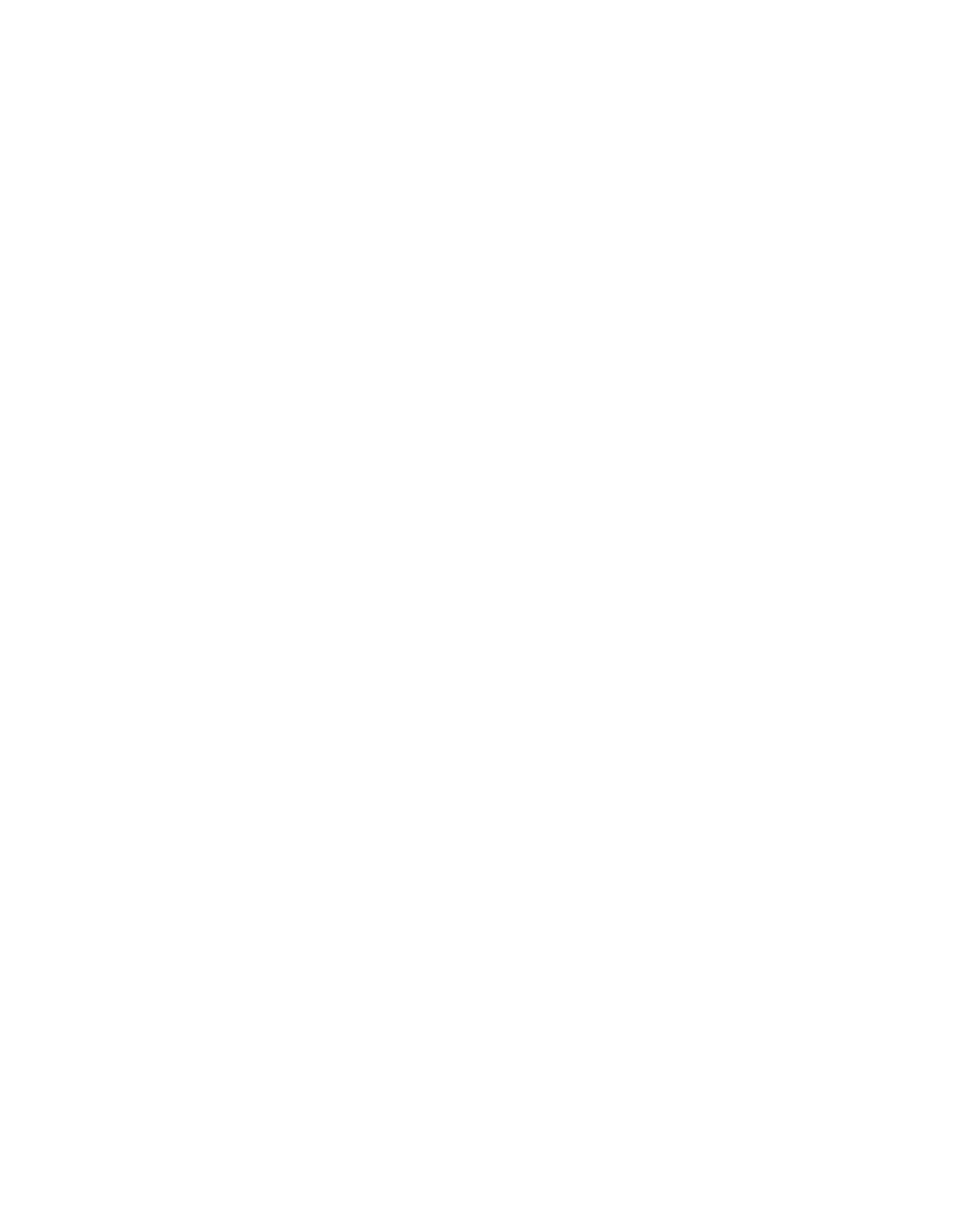## **Statement by György Matolcsy, Governor of the Central Bank of Hungary on Behalf of the Central and Eastern European Constituency at the 45th Meeting of the International Monetary and Financial Committee Washington D.C., April 21, 2022**

The global economy faces an unprecedented set of challenges that require well-calibrated policy responses from both national authorities and international institutions. Russia's unacceptable invasion of Ukraine and intensifying geopolitical tensions have severely exacerbated stability risks and dealt a heavy blow to the global economy's already weak and uneven recovery. We call on the global community to deepen policy dialogue and revive multilateralism. The IMF's support to its members in their efforts to safeguard macrofinancial stability and overcome sustainability challenges through well-tailored policy advice and financial assistance remains pivotal.

## *World Economic Outlook*

**Russia's invasion of Ukraine and the following escalation of sanctions weigh on the global economic outlook.** In addition to the severe humanitarian and refugee crises, the largest that Europe has faced for decades, the war has added to pre-existing challenges and poses new ones through multiple channels which are aggravated by the geographic proximity, trade linkages, and the exposure to commodity prices. The insufficient supply of energy and food on top of already elevated price levels can add to social pressures and pose existential threats; therefore, these issues need to be addressed with a sense of urgency. Global value chains, which were severely disrupted in both the acute phase of the pandemic and the subsequent period, are now confronted with an additional stress which will risk an increasing fragmentation of the global economy. Strengthening the global trade architecture and finding a better balance between efficiency and resilience in global value chains are also essential.

**A series of adverse supply-side shocks generate output losses, exacerbate risks to debt sustainability and put additional upward pressure on inflation.** Many of the pandemic support measures have driven debt levels to records in both the public and private sectors, economic actors have also become more susceptible to shocks and the rapid tightening of financial conditions further heightens these debt risks. A wide range of countries with only limited room to address the scarring effects of the pandemic, while navigating debt legacies and putting their economies on a more sustainable growth path, now face even more difficult challenges. Meanwhile, intensifying inflationary pressures, while growth is softening, add to the complexity for policy makers. With more persistent effects of supply shocks, global inflation will likely remain elevated for longer than previously expected. Furthermore, inflation is becoming more broad based which suggests that the second-round effects are likely to start materializing.

**On the fiscal front, the authorities are facing the delicate task of balancing the need for supporting the economy and maintaining fiscal sustainability.** While policymakers need to resume their crisis management efforts, debt overhangs and rising fiscal vulnerabilities call for more targeted fiscal measures than during the pandemic and also for more growth-friendly adjustments. We are particularly concerned that a larger part of low-income countries is already in or at risk of debt distress. In this regard, the authorities' efforts to tackle deep-seated structural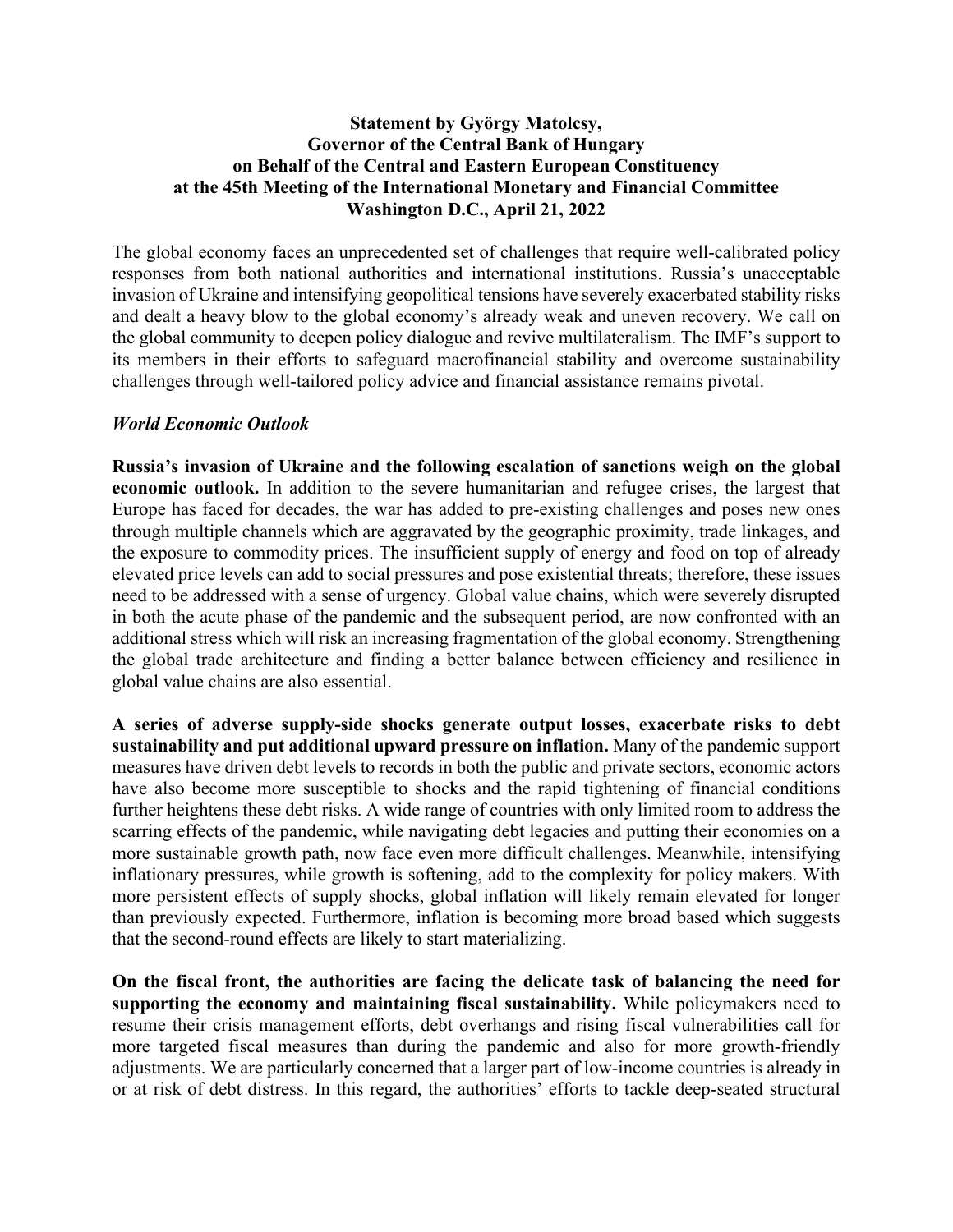problems also need to be supported by more efficient debt resolution frameworks. To restore fiscal sustainability, greater debt transparency is also essential. In countries where the state of the economy allows, efforts to rebuild fiscal buffers should continue.

**Intensifying price pressures require more vigilance from policymakers; appropriate monetary policies, however, also differ based on country- and regional circumstances.** The pace of tightening needs to be carefully calibrated paying due attention to the transmission of pervasive supply shocks, the likelihood and the size of further second-round effects, as well as the risks of de-anchoring of inflation expectations, while avoiding financial conditions that would stifle the recovery. As the global tightening cycle puts more pressure on emerging markets and developing countries, close monitoring of international spillovers from monetary policy actions is needed. Central banks should continue to take a data-dependent approach to monetary policy decisions, accompanied by clear communication.

**Financial stability risks need to be carefully monitored and addressed proactively to preserve the soundness of the financial sector.** Tightening financial conditions paired with heightened market volatility, as well as risks of cross-sectoral and cross-border contagion and spillovers particularly call for supervisory vigilance and a greater understanding of financial interconnectedness. The pace of withdrawal of remaining regulatory forbearance measures and of rebuilding macroprudential buffers, however, requires careful consideration. In addition, the authorities also need to find the way how increased risks surrounding capital flows can be best managed.

**Despite the immediate challenges, the membership should also devote special attention to building a more resilient future. A more pragmatic approach is needed to take full advantage of structural transformations.** Although labor markets have been increasingly characterized by tight conditions, further measures are needed to break down employment barriers for disadvantaged groups. Strengthening upskilling and re-skilling is of key importance to mitigate scarring effects of the pandemic, reduce inequalities and develop the growth potential. Although the pandemic has accelerated digital transformation in a range of sectors, digital technologies continue to provide a wide array of possibilities for further efficiency gains. A coordinated approach to digital currencies is warranted to keep the development of the associated projects on a sustainable path and manage emerging risks appropriately. The recent IPCC reports are a strong reminder that the membership's ambitious climate goals need to translate into concrete actions to prevent irreversible impacts from global warming. The green transition has to be effectively managed and further efforts are needed to make the transition just. At the current juncture, the authorities should also give a greater scope for exploiting the untapped potential of sustainable finance and green investments.

**Strengthening global cooperation is of key importance.** The increasing fragmentation of the global economy carries considerable costs worldwide and can give rise to further unintended consequences, while threatening to derail progress towards sustainable development goals. In order to find a sustainable way out of the complex set of global challenges, we see a pressing need to reinvigorate multilateral cooperation and strengthen policy dialogue in the international community. International institutions continue to provide key platforms for moving forward discussions on critical global issues.